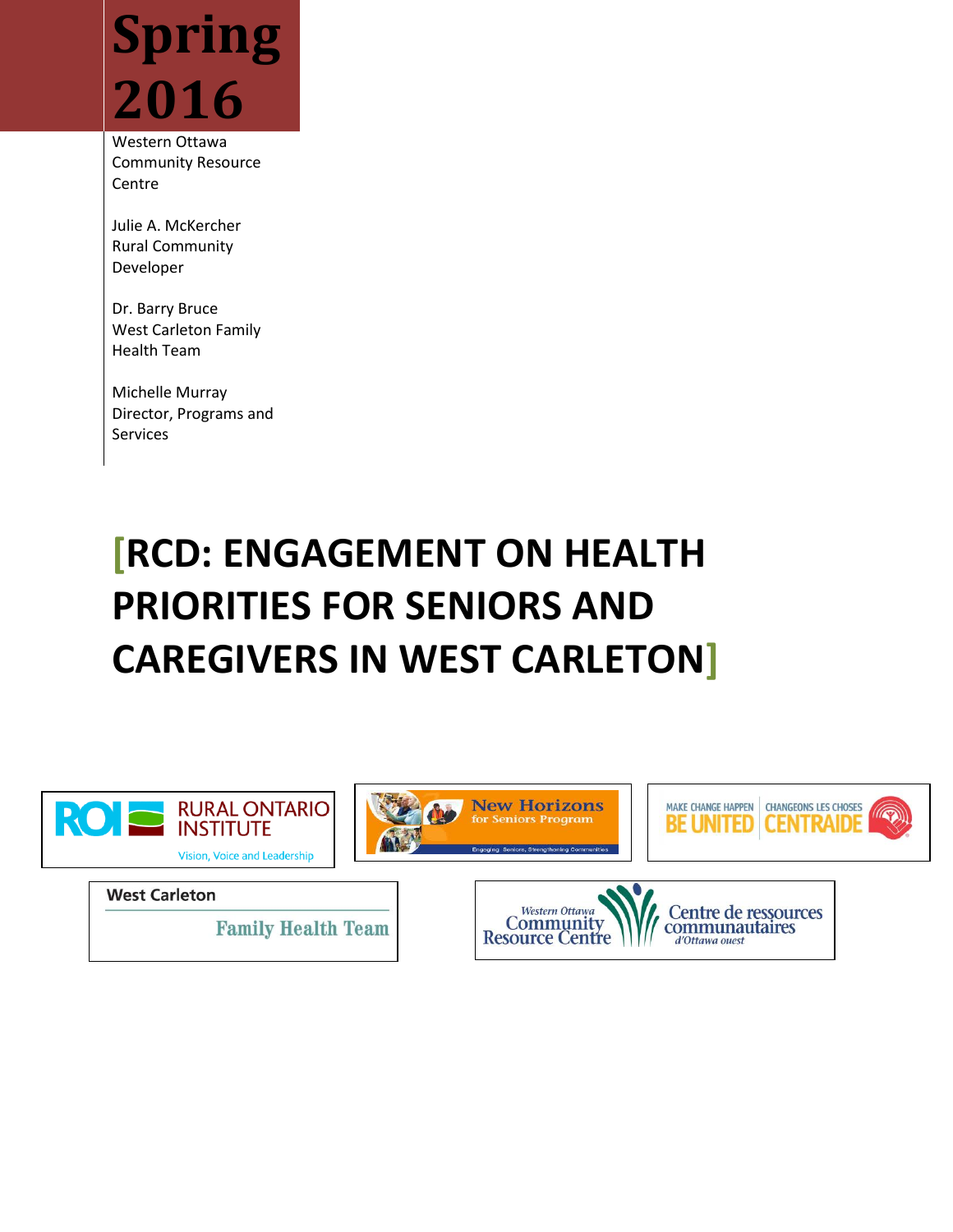# **Table of Contents**

# **Summary**

| i)   | <b>Introduction</b>           | p. 2  |
|------|-------------------------------|-------|
| ii)  | <b>Assumptions</b>            | p. 3  |
| iii) | <b>Project Background</b>     | p. 4  |
| iv)  | <b>Report on activities</b>   | p. 5  |
| V)   | <b>Findings</b>               | p. 8  |
| vi)  | <b>Upcoming opportunities</b> | p. 9  |
| vii) | <b>Final words</b>            | p. 11 |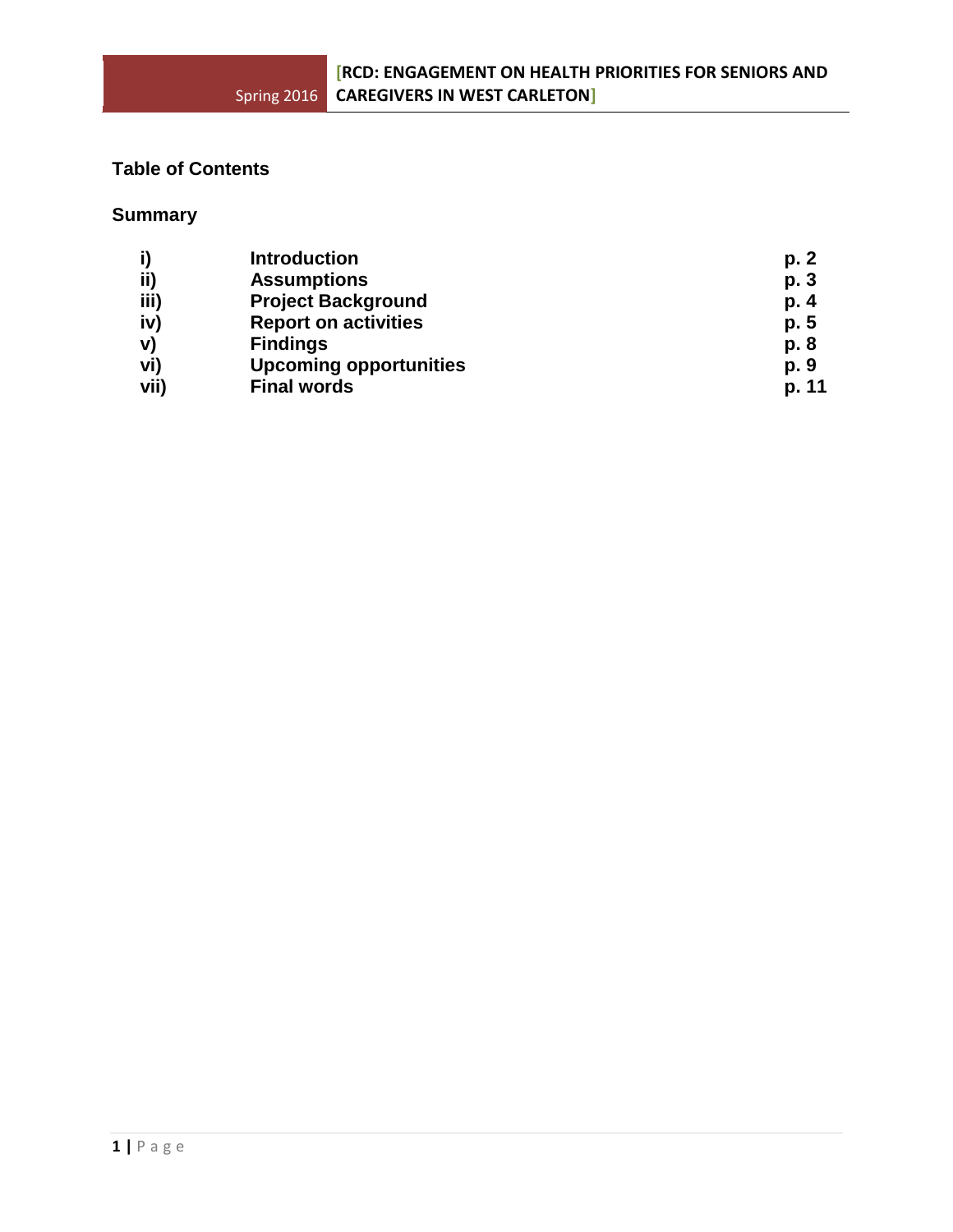#### **Summary report**

#### **INTRODUCTION**

"Rural Community Development: Engagement on Health Priorities for Seniors and Caregivers in West Carleton\*\*\*" was a project that developed out of multi-year funding from the United Way Ottawa's Stronger Neighbourhoods funding in 2011 and 2014. The activities, and deliverables, discussed in this report, have benefitted also from funding for research and findings from the community support program known as "be-friending" from the Champlain LHIN and from funding for evaluation through the Rural Ontario Institute (ROI) initiative: "Measuring Rural Community Vitality in 2016".

The Western Ottawa Community Resource Centre (WOCRC) deliverables for the ROI component of the project, in partnership with local stakeholders were as follows:

- To support the development of an integrated approach to improving health, wellness, and resilience at the community level;
- Address issues of isolation and the realities of low-income;
- Identify community assets; and,
- Foster resident skill development.

Specific ROI related outcomes for the West Carleton community were to include:

- a) A common understanding of supporting factors, and barriers, to aging in place;
- b) Priorities and issues identified by residents;
- c) Shared goals and objectives relating to the objective of "aging in place" identified;

d) The creation partnerships to support sustainable immediate and long-term strategies

- to address needs through a "collective impact"\* approach;
- e) Determine "community readiness" for co-production of services;

f) Development and implementation of projects designed and phased in to achieve the identified objectives;

g) An evaluation of the effectiveness of the project and engagement process (Social Planning Council of Ottawa);

h) Broad community participation;

I) Increased community capacity to improve the lives of both seniors receiving services and community members providing the ongoing support;

j) Participants empowered and given the opportunity to acquire skills to influence the services in their community, and

k) Ensure a sense of resident ownership, seen as pivotal to success.

The engagement project, now complete, has met each of its deliverables to the ROI with the submission of this report, was underway in November 2015, when a confluence of program evaluations, resident asks, challenges, and learning opportunities came together enabling the WOCRC to examine the feasibility of program enhancement, recognizing that the organization had for many years not adequately meet the needs of residents in the rural catchment. This report will document the engagement process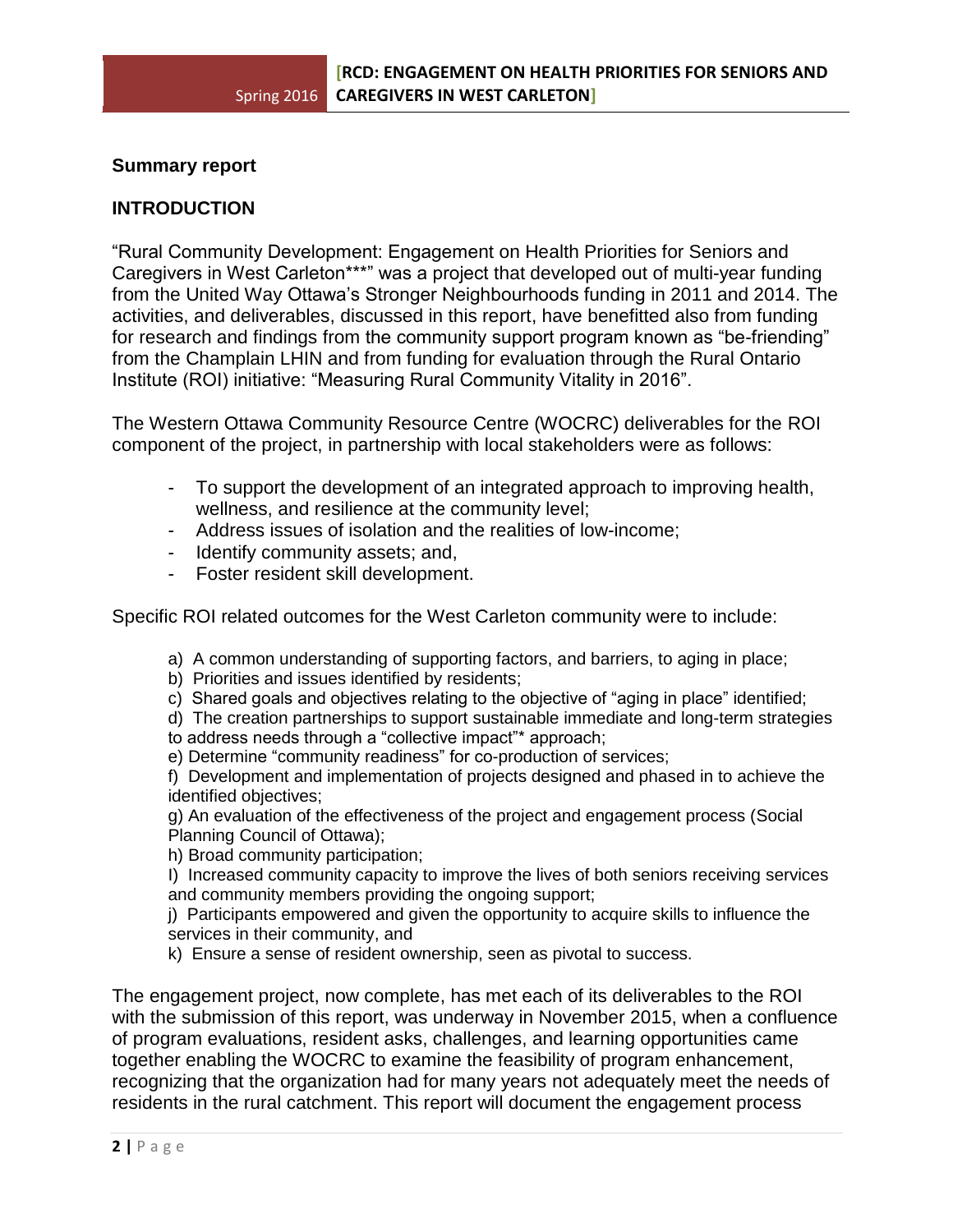undertaken, and outline the model developed for rural consultation, and capture successes, challenges and opportunities.

# **ASSUMPTIONS**

The Engagement on Health Priorities (EHP) project model was developed and sponsored by WOCRC staff in partnership with Dr. Bruce of the West Carleton Family Health Team (WCFHT), with support from residents of West Carleton. Heavily resourced on the front-end by the United Way Ottawa - Stronger Neighbourhoods funding, it has been resourced on the "back-end" by both the WOCRC and the WCFHT.

On the part of the WOCRC, there was a collaborative change process undertaken by several teams to realign organizational priorities and reallocate funds in order to place the needs of rural seniors and caregivers under the microscope. There were no new funds to support enhancement of programming. The EHP model was, therefor, built on the following assumptions:

- That WOCRC community support services not well known among residents (supported by data), seen as too costly (anecdotal), and as operated externally without the support of local volunteers the community (required for word of mouth promotion of the services available);
- That residents rely on neighbours and small, informal community organizations for support, and on the WCFHT and the Arnprior health system to meet social, recreational, and health needs;
- That co-production of health services and programs (doing "with", not "for") was an essential ingredient to success of any non-clinical programming designed for West Carleton, and that ongoing consultation would be necessary for the foreseeable future to continue the evolution of services;
- That community health priorities set forth by the Ministry of Health and Long Term Care in the Patients First: Action Plan for Health Care 2015 were foundational and aspirational documents, detailing the future of community care;
- That appropriate and well planned engagement would provide a focal point to channel the communities interest in assisting seniors and caregivers, to ensure that volunteers would be engaged in meaningful ways;
- That the lenses of "multidimensional poverty"\*\* and health equity could lead to replacing the current "siloed" system with an integrated, holistic, collaborative system to address issues of physical and mental health, isolation and poverty in seniors and caregiver in West Carleton.

From the outset, the priority was to target residents in the communities of Fitzroy Harbour, Carp and Constance Bay because data revealed that they house the highest percentage of seniors living alone in West Carleton, with 24.5% in Constance Bay and Fitzroy Harbour at 18.2%. While the caregiving population is more challenging to identify, given the rate of aging in the community, evidence collected during the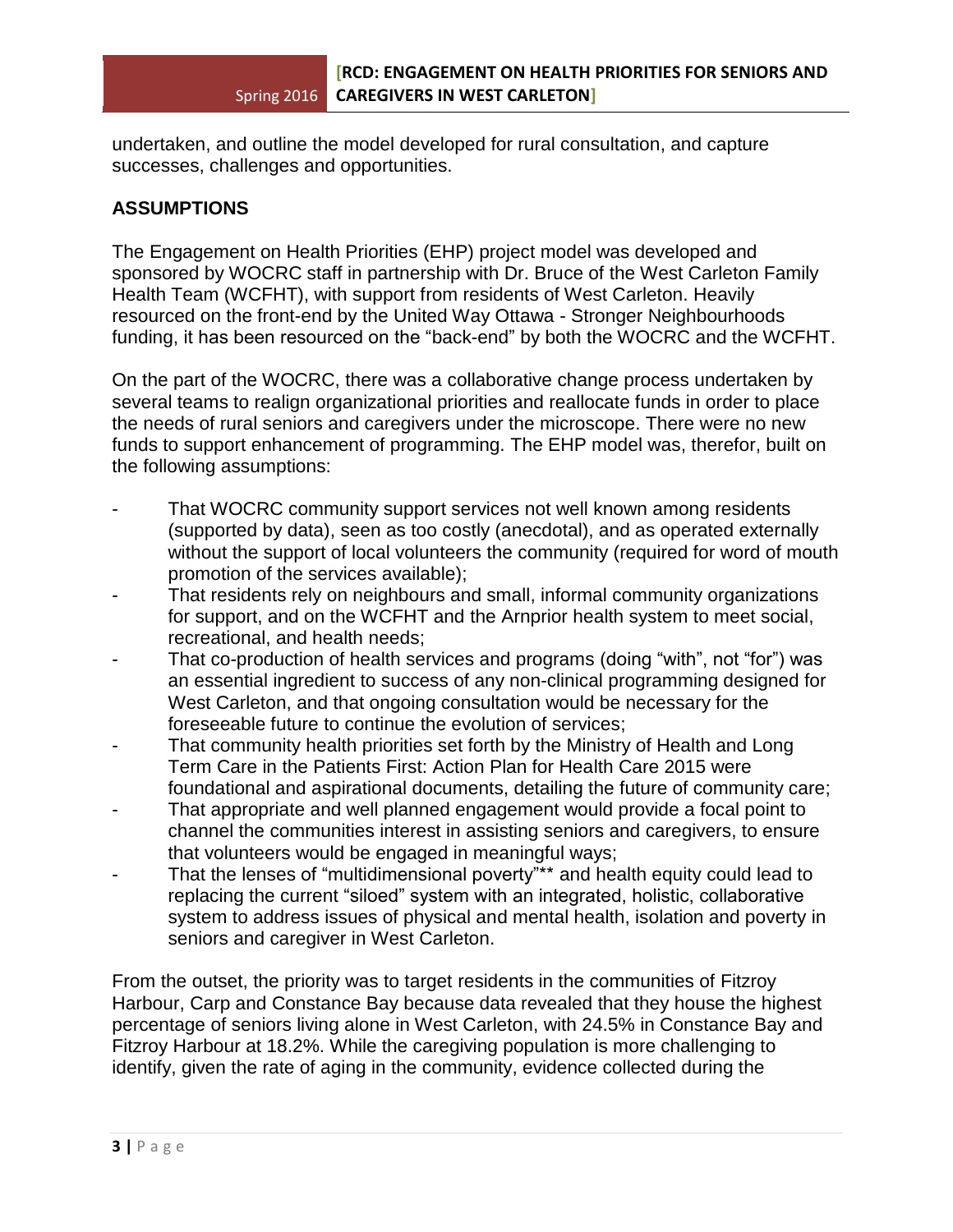consultation phase, and the lack of formal supports and services, it is acceptable to assume that there are caregivers lacking formal support in these communities.

Residents of West Carleton are required to travel an average distance of 37.6 km to the closest resource centre (WOCRC), compared to Barrhaven (2.5 km), and Bridlewood – Emerald Meadows (5 km). Community services for the rural wards in Ottawa and for West Carleton specifically are poorly accessible, creating health and social vulnerability. This has served as a starting point of many discussions with residents and service providers to determine issues and priorities. These communities function as main population centers in West Carleton. With assumptions, population data and the geographical area sketched out, the EHP was designed to assist the local communities to:

- Identify and prioritize the specific needs of seniors and caregivers;

- Identify local assets in order to build an inventory and capacity; and,

- Develop a community and place-based task force that would include stakeholders from multiple sectors (seniors, caregivers, faith communities, education, business and health/community service providers).

# **PROJECT BACKGROUND**

The ongoing United Way investment is a critically important to underscore. The organization funded the Rural Community Development program (RCD) of the WOCRC in 2011, again in 2014, and 2016 saw a commitment to fund into 2018. With this support, WOCRC has been able to take a leadership role, committing time and energy to building social capital, often extending beyond its official reach and working with other rural areas and partners. This investment has resulted in several key partnerships that figure prominently in the success of the EHP, including multiple faith communities, the WCFHT, the city councillor for Ward 5, and numerous departments within the City of Ottawa.

The EHP began as a "grassroots" project, beginning to take root informally through dialogues with Rev. Monique Stone of the Anglican Parish of Huntley in 2015, with Minister Steve Moore of Bethel St. Andrews in Fitzroy Harbour, and with Councillor el-Chantiry of Ward 5. As with appropriate community development processes and strategies, the community identified challenges, and major gaps in service and the WOCRC responded with the required support to conduct a meaningful exploration of the issues. On reflection, it became clear that West Carleton categorically lacks community supports. In contrast, the village of Richmond is rich with the support of numerous agencies, supportive housing units, day hospice, community support agencies, and thriving transportation supports. Supporting data was drawn from multiple sources, including the WOCRC system (CIMS) that tracks calls for Community Support Services (transportation, meals on wheels and other programs). A review of this data, juxtaposed against the costs of programs on offer, revealed that despite good intentions, all services were under-used in the rural areas. This qualitative data was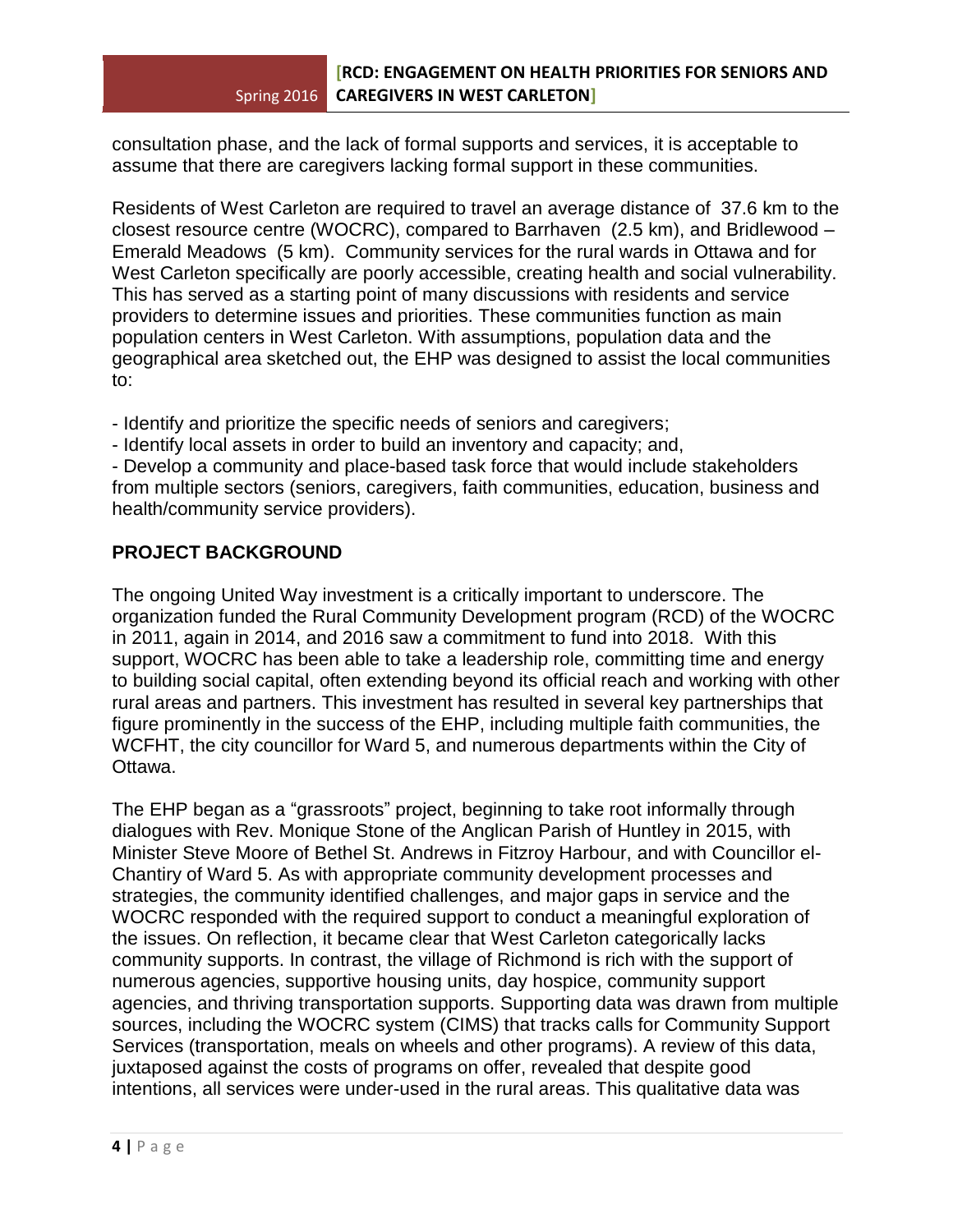reinforced with the anecdotal feedback heard during the consultation phase. Statistics on aging and geography from the Ottawa Neighbourhood Study (available at http://neighbourhoodstudy.ca/), showed great needs with respect to aging in West Carleton. While this poses logistical challenges to developing services that meet the needs, it also represented an opportunity to explore different ways of offering services.

In addition to the "rural realities" presented so far, the social-rec and equity issues bear mentioning. Isolation is seen as a key health concern and determinant of health, and rural residents are at an increasingly high risk of experiencing isolation given distance, health concerns, and caregiving rates. This has been corroborated by the experience of the Community Paramedic Program of the WCFHT, which has found that meeting the needs of the most complex patients in their home has reduced the reliance on more formal and costly visits to health care (captured by the WCFHT), prompting a conclusion that many are accessing formal care are doing so as a means of reducing their isolation. Further, there is the reality of low-income in this huge community. Despite being labelled as a "fifth quintile community" by Ottawa Public Health, and therefore not forming a "priority population" there is a thriving, and chronically underfunded food bank, answering calls from over 200 families annually, suggesting that food security and poverty is a serious, but hidden issue in West Carleton.

Finally, this community has been had the experience of facing chronic reductions in services, many would argue since amalgamation, nearly 16 years ago. The most recent assaults come from the removal of Public Health Nurses from the area, causing a reduction of support in volunteer run health promotion activities, and increasing the perception that the City of Ottawa has forgotten the needs of the community. Further, and more recently, the Rural Affairs Office – an office of three public servants – experienced a loss of one staff in the most recent cuts to City staffing. Finally, it has been made publically available that community policing will be removed from the community as well, resulting in a closure of the Community Policing Centre currently housed at the Kinburn Client Service Centre. The impact of all restructuring remains to be seen but the optics of yet another service cut to the rural population are profound given the demographic realities and the scarcity of services in West Carleton.

## **REPORT ON ACTIVITIES**

The community forums were officially underway after the ROI funding announcement at the West Carleton Complex on January 28, 2016. The announcement, interestingly, had the effect of galvanizing the community – drawing interest and engagement from the outset. The formal event, six in total, were preceded by pre-consultation visits made to meetings of pre-existing groups in the community to "whet the appetite" and begin a dialogue as so much work in rural areas is communicated by word of mouth. The EHP has furthermore, been captured on a blog designed to "tell the whole story," with the hopes of using the Most Significant Change (MSC) method of evaluation allowing for multiple community change stories to be told. The blog can be found here: [https://wordpress.com/stats/year/ruralcommunitydevelopmentstory.wordpress.com.](https://wordpress.com/stats/year/ruralcommunitydevelopmentstory.wordpress.com)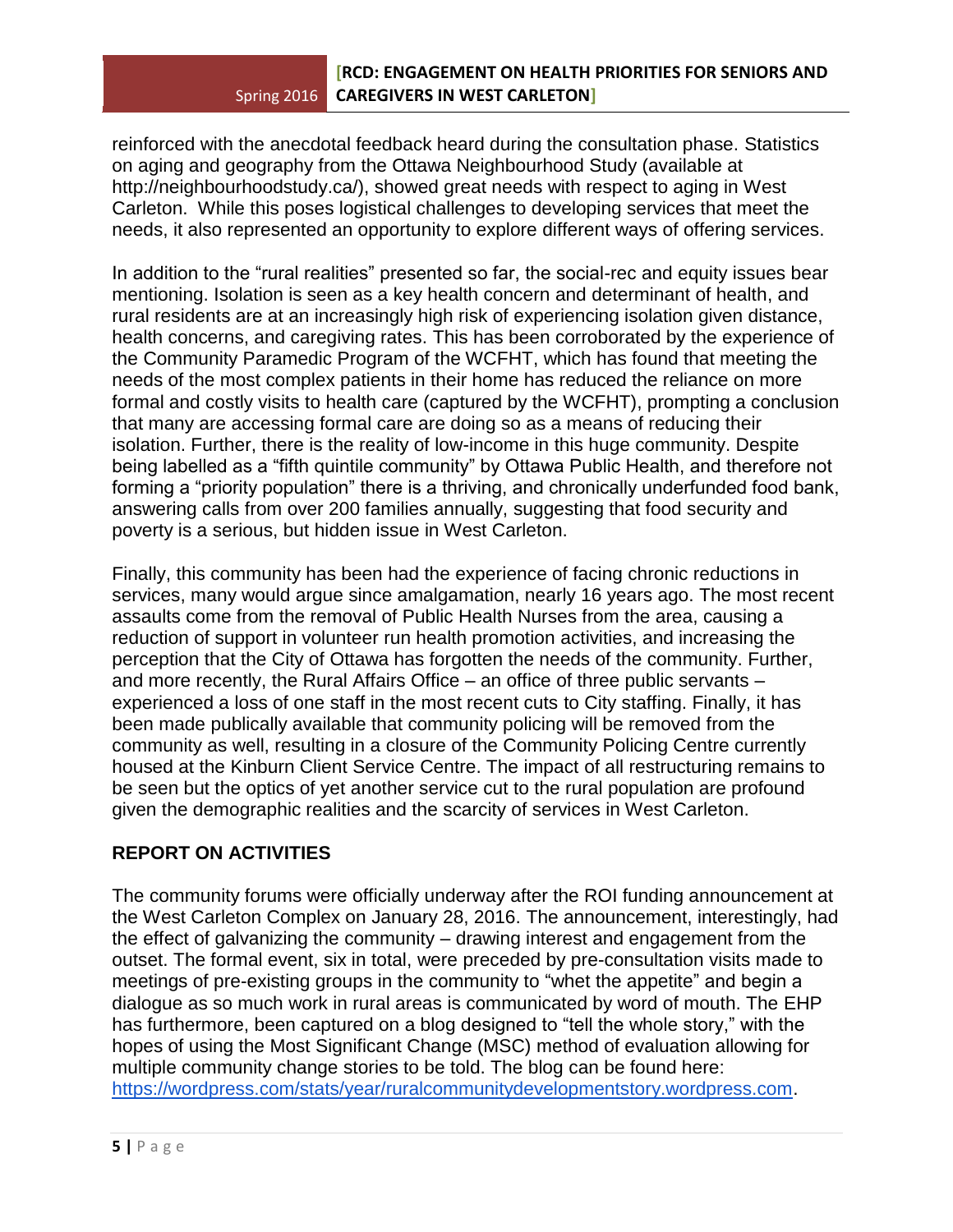The EHP Forums in 2016 took place on:

- o March 2, 2016 at Bethel St. Andrews United Church in Fitzroy Harbour;
- o March 12, 2016 at the West Carleton Complex;
- o April 10, 2016 at the Constance Bay Community Centre;
- $\circ$  April 16, 2016 at the St. James Parish Hall in Carp; with a wrap-up event on:
- o May 7 2016 at the West Carleton Complex

Informal events that facilitated data collection are as follows;

- o November 21 2015: an unofficial "kick-off: at St. James Parish Hall in Carp, hosted in collaboration with Rev. Monique Stone;
- o February 7 2016: Bridging Generations forum in Pakenham facilitated by the Mills Community Support. This event focused on rural senior needs and served as a key source of information regarding rural realities for seniors; and,
- o March 11 2016: a facilitated presentation, discussion and survey exercise completed by the participants at the WOCRC Kinburn Diners luncheon.

The EHP relied on multiple channels of data collection to ensure that those who could not participate in person had the opportunity to be counted. These multiple channels included:

- $\circ$  A call was put to the community as part of the invitation to participate in the consultation through the media (multiple sources including social media, the West Carleton review, the councillor's column, etc.) to provide feedback to the question – "what are your health priorities, if met, would facilitate staying in your home and community, for longer?" This resulted in several personal and confidential letters and c emails detailing stories of the challenges of living rurally and the "fixes" required to support better aging in place;
- o A personal phone-call was placed to Tracy McCormack, Manager Recreation and Adult Day Program at Arnprior Regional Health (ARH) to understand the migration patterns of West Carleton residents to the ARH day program;
- o WCFHT supplied key information relating to the number of West Carleton clients with a diagnosis of dementia and the corresponding numbers of caregivers in the community. This may support the development of a more concrete wraparound service for residents through an explicit partnership with the WCFHT:
- $\circ$  Personal interviews were conducted with residents that had identified barriers to attending the official forums in person. Each of the individuals counted in this way presented with conditions that make living rurally while aging with complex health challenges extraordinarily difficult (cancer and chemotherapy, heart conditions and early diagnosis of dementia);
- o April 18 2016, an interview and discussion with Dr. Barry Bruce and the WCFHT Community Paramedic Tracy Supranchuk, acting as a proxy for an estimated 80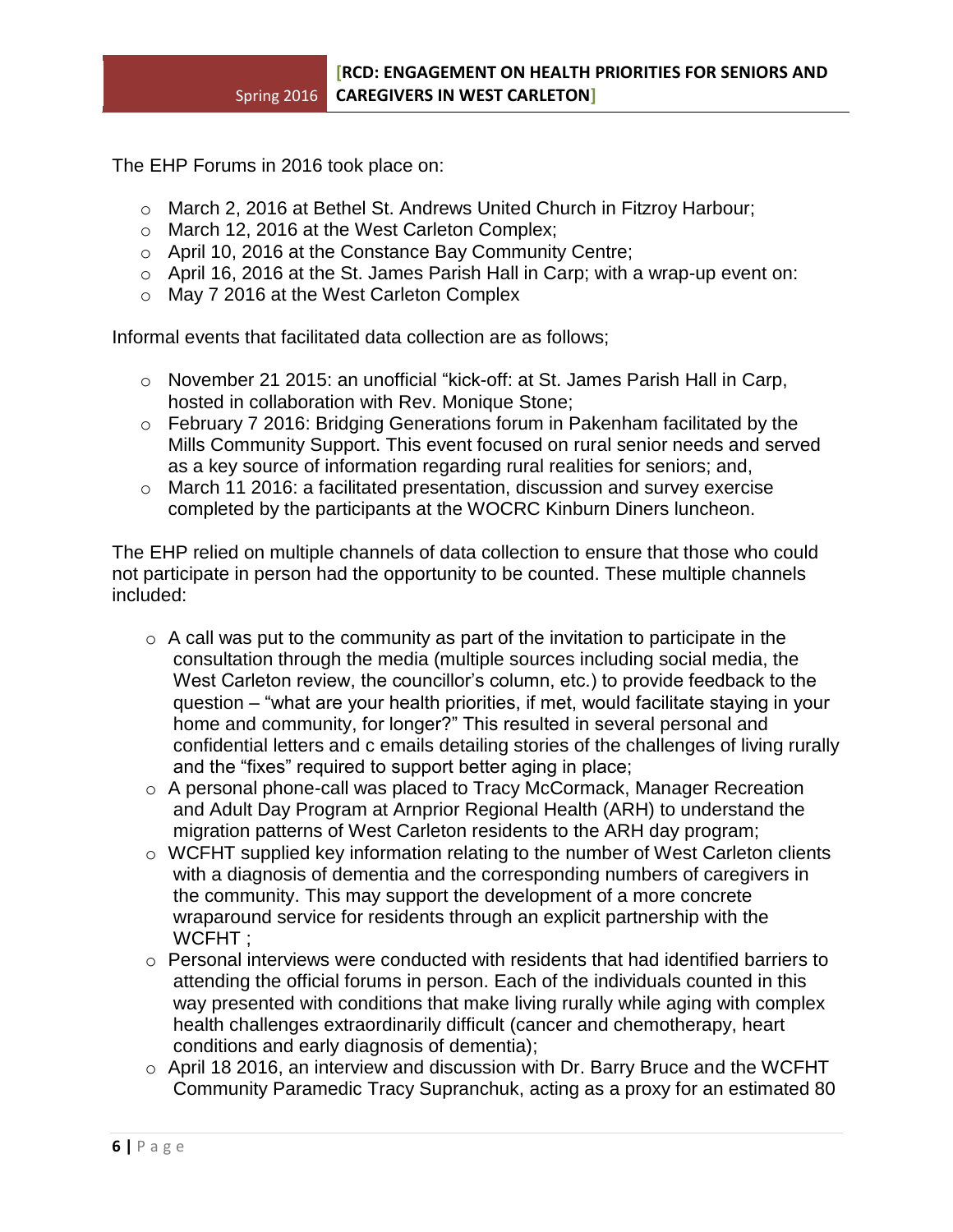complex clients of the WCFHT, describing the challenges of residents face on a daily basis.

In total, the project captured feedback from more than 400 residents and stakeholders.

At each formal event, with the exception May 7, residents and stakeholders were invited to discuss in small group facilitated fashion, the following agenda items:

- a) Assets and community advantages (defined as people or groups with extraordinary gifts, time and patience and capacity, and community spaces - that could be used to benefit seniors and caregivers;
- b) Problems and needs (defined in the context of staying and aging in the wider community of West Carleton, "...from housing to hospice,") of seniors and caregivers in the community; and,
- c) Services and partnerships with health and social service partners that would be of benefit to **seniors and caregivers, as well as who and what organizations residents would like to engage in a co-production relationship.**

The priorities for seniors and caregivers, as identified by the community, compiled after each event and listed in order of importance were:

- 1. Improvements to the transportation program, including:
- Increased promotion of existing WOCRC services;
- Increased affordability;
- Increased accessibility (time of day and on weekends);
- Simple scheduling; and
- Rides by local volunteers to local events and addresses (Church /Sundays).
- 2. Local formal/informal programs for peer-led, org. supported caregiver support:
- With access to social activities in the community; and,
- Provision of workshops as a means of reducing isolation
- 3. Access to local, tailored, place-based respite and adult day programs (ADP):
- Place-based and mobile, for frail seniors and, when appropriate, their caregivers, with transportation options built in to programming;
- For seniors with a diagnosis of dementia; \* Need for this service corroborated by the evidence supplied by the WCFHT re: an estimated number of clients with a diagnosed dementia who might access a Day program, and the number of caregivers associated with the clients.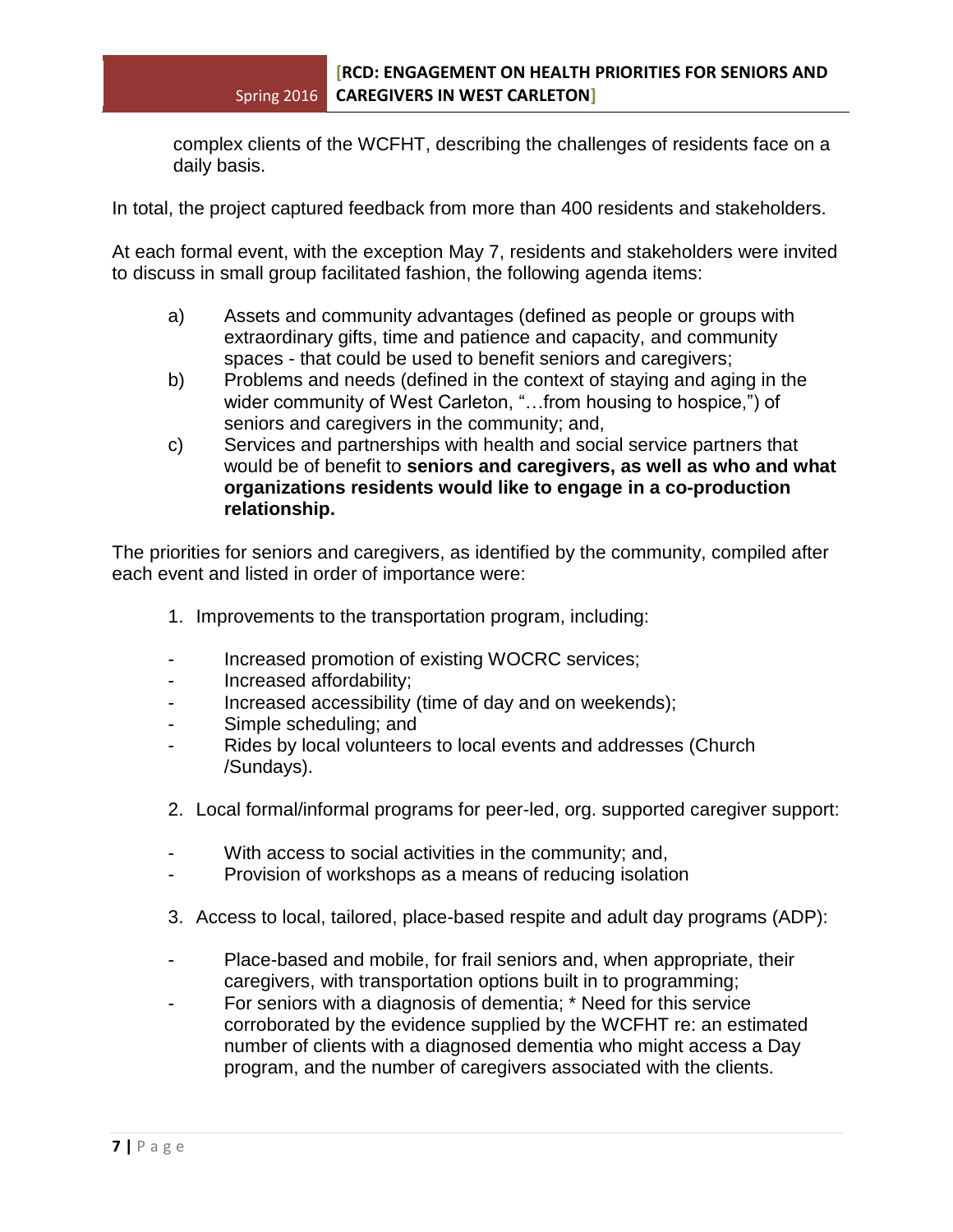- 4. Home maintenance, and support around the house
- Help with putting away groceries, gardening, light painting, etc.
- Local, and vetted by the agency as "safe," for seniors;
- Potentially with an intergenerational focus, making use of West Carleton Secondary School as a source of student "assets" requiring the completion of 40 hours of volunteer service;

\* LHIN funded research on befriending at the WOCRC, completed in spring of 2016, identified that supports of this nature are supportive of health as they meet the dual objectives of helping an older adult stay in the home for longer and the activity may contribute to breaking isolation, a key indicator of health.

The May 7 event was a solution-focused event that included residents and health and social service providers that consisted of providing feedback to the community about "what we heard" in the preceding events. The task given the 70 estimated participants was to come up with what we termed "enabling solutions": one or more solutions that would meet the many issues identified through the EHP consultation phase. The participation record has indicated a strong mix of residents and service providers, and overwhelmingly, facilitators documented a consistent call for "one stop access" that opens the door to multiple programs, done locally, supported by local residents, with organizational support from WOCRC and partners.

Project leads (WOCRC and WCFHT) reviewed notes, considered the available organizational resources and reviewed the community priorities identified through the EHP and developed a "straw dog" proposal. This proposal included an entirely new program delivery model for West Carleton and was presented at the initial "task force" meeting, made up of community champions and stakeholders on June 28, 2016.

## **FINDINGS**

Residents in West Carleton knew very little about the available community support services, or of the subsidies that exist. The lack of awareness of the organization is lesson number one for the WOCRC. Internally, there has been incredible crossfunctional team effort to embark on a coordinated rural strategy to increasingly work with partners to offer more place-based programming in the community.

Lesson number two is an extension of lesson number one. Rural communities in Ottawa generally, and West Carleton specifically have experienced the withdrawal of supports in a semi-ongoing manner. The Ottawa Public Health example is a recent loss that was referenced earlier in this document. Organizations interested in having a rural presence must intentionally commit to working in a visible way in these communities to develop key relationships, and that must be combined with a willingness to be in it "for the long haul". If an organization is committed to being place-based and strives to equitably provide a level of service, it must be a part of the fabric of the community, and thus, the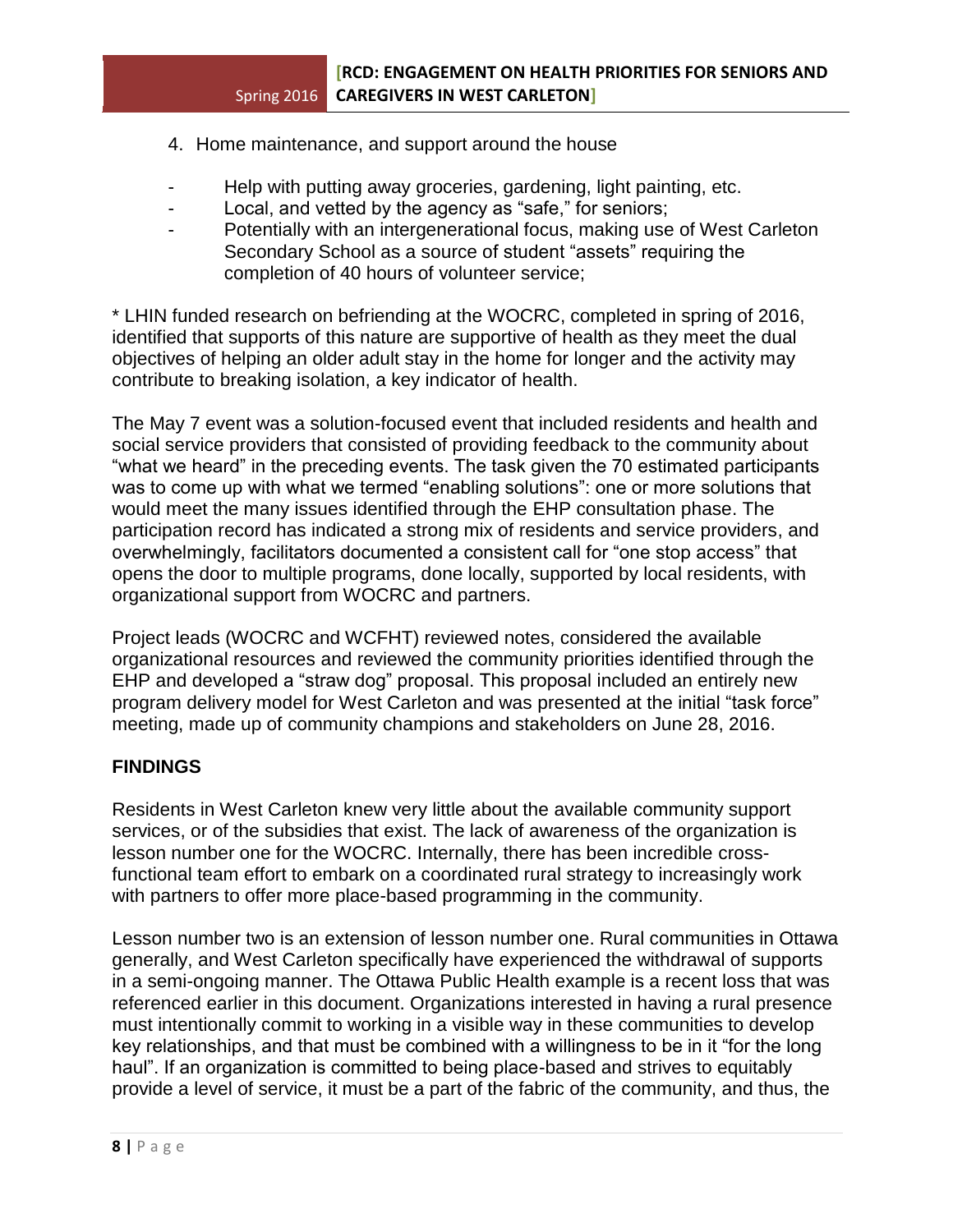co-development (programs and policies developed with residents of community, and not for them) is a crucial aspect of design that cannot be overlooked.

Lesson number three: A rural model of support must be developed that is holistic, and meets multiple needs. Urban and suburban options that are "transplanted" in rural are not generally successful, or require substantial re-imagining for them to work. The most respectful mode of program development is not to offer a "pre-packaged" program, but rather to create a set of programs to serve very specific needs, developed with the support of key champions and assets in the community.

Finally, and an extension of lesson three, is the use of language and lingo. Throughout the life of the EHP engagement period, it was recognized that it was occasionally very difficult to discuss certain themes, the most obvious being the caregiver concept. While there were many who approached the staff to identify their struggles, they were often the adult children of the seniors, living away from West Carleton. Spouses who were clearly providing care for one or the other, had difficulty identifying themselves with the "caregiver" label. Further, the term "day program," presented challenges for many of the older participants. While there was consistent reporting that people caring for their spouses "could use time to do things," the idea of putting them in "day care," seemed daunting. One woman said that she was reluctant to take her husband to a day program because she was concerned about others "reporting" his condition and that [they] would put him in a home or "not let him return home".

These are significant lessons for the team at the WOCRC and the WCFHT as we move ahead with plans to co-develop programming and support the community with capacity building. These will become principles by which we gauge success. At each step, these considerations will be addressed to ensure that work stays informed.

## **Upcoming opportunities**

Many difficult and lower priority issues were raised during the engagement period. For example, the need for different types of housing arrangements for seniors (suggestions included coach houses, abbey houses, co-living arrangements, cooperative housing, repurposed church lands) require a multi-system and multi-partner approach because of the complexity. Likewise, funding will be challenging, and requires considerable planning, and support from a broad range of partners. Nevertheless, these issues have been flagged as "important" by the community, providing greater weight to discussions with partners whose mandate it is to support the community, and some planning is underway. With respect to housing, for example, the WOCRC has taken a lead on convening a roundtable on housing with the Anglican Diocese of Ottawa as a major partner (as they have made affordable housing a priority and part of a key mission renewal strategy). The focus is on rural West Carleton and the development of a rural model for affordable housing development. This dialogue is planned to extend into 2017 and will include a number of organizational partners.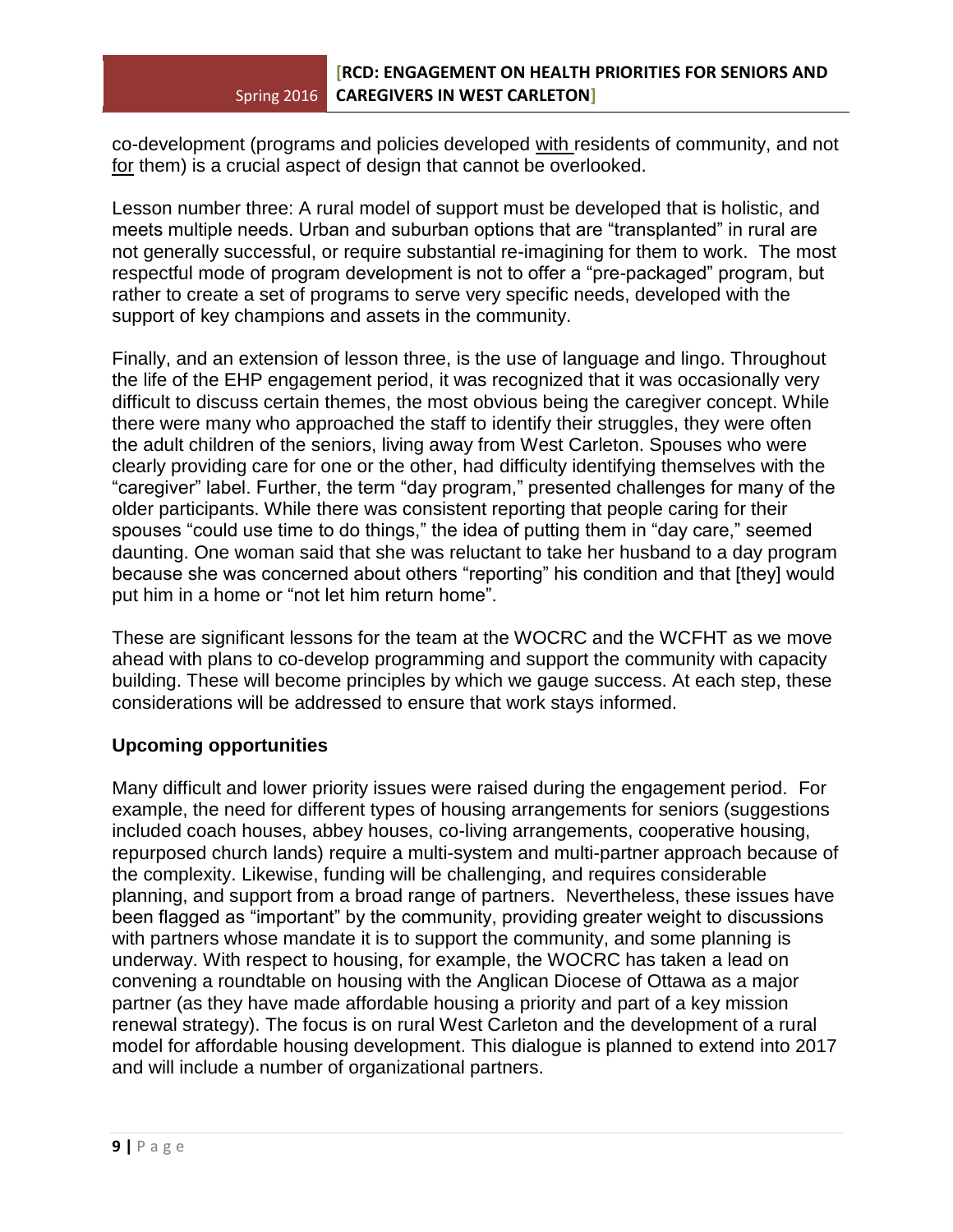With respect to developing the capacity of the local community to respond to needs, the WOCRC has received federal funding from Human Resources and Social Development Canada (HRSDC) under the New Horizons for Seniors funding pot as part of a larger collective known as the Ottawa Impact plan; this was the purpose of the funding announcement made by the Hon. Karen MacCrimmon on May 19, 2016. This funding, will support community training aimed at reducing the rate of isolation in the senior population aged 55+, with a focus on the reducing the barriers endemic to living in rural Ottawa. Those trained in the program, "Community Helpers", who hail from all walks of life, will work directly with rural seniors to reduce isolation and achieve the following objectives:

- 1. Increase the proportion of seniors who have formal and informal support and help when needed;
- 2. Increase the proportion of seniors who participate regularly in activities;
- 3. Increase the proportion of seniors who feel connected; and
- 4. Increase the proportion of seniors who feel valued.

There is an ongoing search for funding to support the program enhancement in West Carleton. It is hoped that much of the support may be given in kind as WOCRC seeks to engage with Community Associations, Faith Communities, and work alongside academic institutions to increase the number of student placements available in the community.

Funding opportunities that may support expansion of this work will be presented to the Task Force as they become available.

## **Cautionary tales**

There are always lessons to be learned in any community engagement process. For the WCFHT and WOCRC the cautions are around resourcing and partnerships. Resourcing this project has been intensive. While a dollar figure is not available, suffice to say that a financial commitment to working with the community in a consultation of this size is daunting, and for a small organization, might represent a significant challenge. Thus funding and commitment on the part of the organization (entrenched in a strategic direction, perhaps) are critical elements to the success or failure of the endeavor. Further, the work requires a long-term investment up front to develop and nurture community relationships, which will ultimately solidify social networks and contribute to the long-term success of the work.

With respect to the issue of resourcing, it helps if there is strong leadership and an organization-wide approach, which may require a change management lens, a commitment to equity and perhaps the development of a cross functional project team for the life of the process and beyond. Where WOCRC was concerned, the entire Community Support Services (CSS) team was engaged on the project and supported the group facilitation process at event and, note-taking, as well as attending meetings,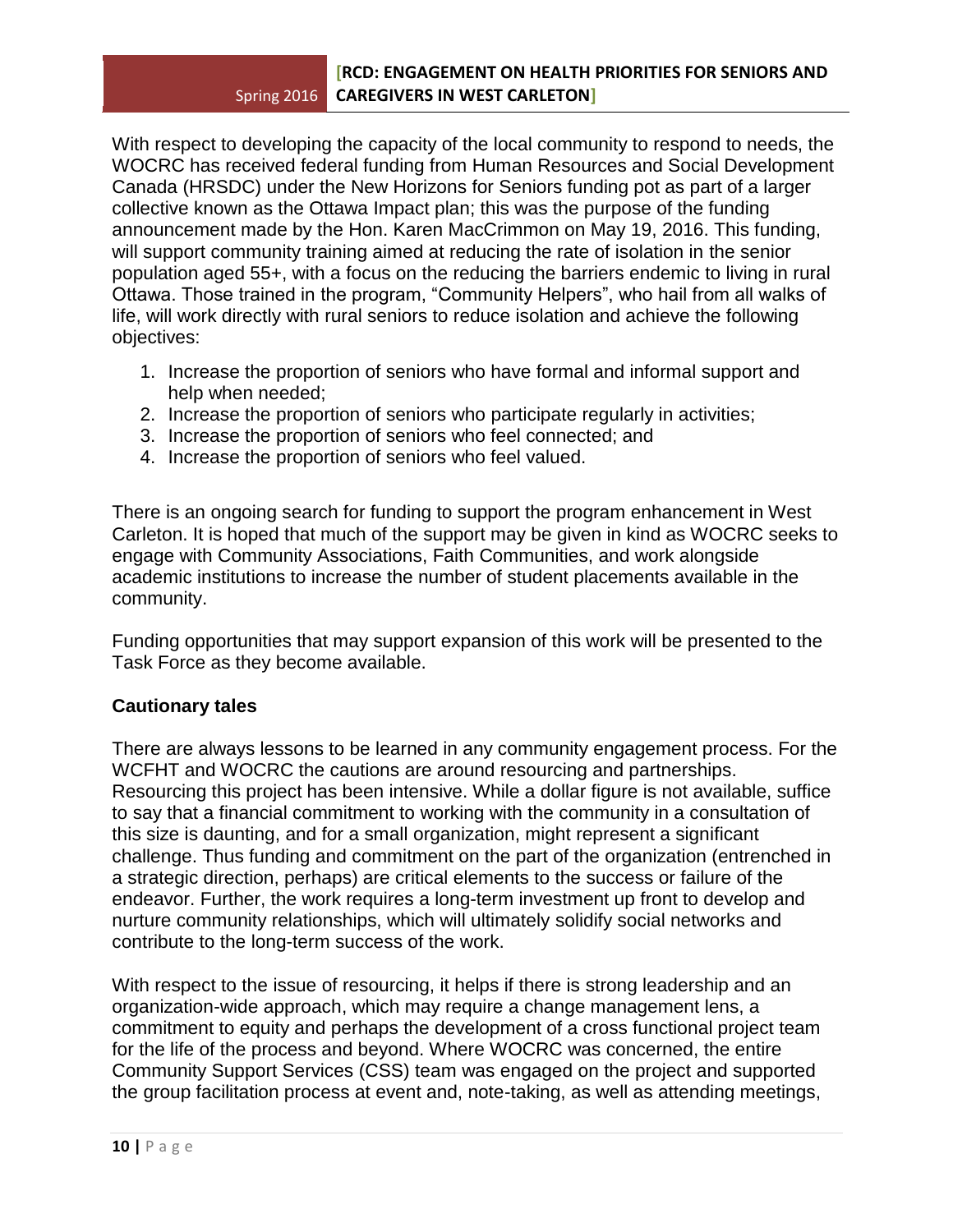and getting into the community. A bonus and an argument for tackling change – many of the staff reported being excited at the opportunity to engage with clients "on the ground" because it weighted the stories of challenge and provided perspective on gaps, needs and supports required to improve vitality in the community.

Regarding the challenge of partnership and good will; inviting those would-be partners to the table requires very clear communication from the outset. The fact that non-profit organizations overlap values and share objectives does not negate the need to clearly outline and be "up-front" with respect to over-arching, and potentially hidden or organization specific objectives. There is almost always a WITHMA (what's in it for me/them) and it would behoove organizations that are stepping in to explore a collaboration to ensure the clearest of communications and ask the appropriate questions, around for example, the expectation of financial gain, what constitutes in-kind support, and organizational preferences. Ultimately, better to have a full picture of the wants and needs, effort and level of contribution from all parties.

As this project has resulted in the opening of two community hubs, and is rather complex in the sense that programming requires a new approach, WOCRC has engaged a task force (working group / project team) of residents that is action oriented and time-limited. This group, made up of individuals with various levels of expertise and influence, have become advocates for the project and have built social networks through which to communicate successes, changes and evolutions. The involvement of WOCRC staff and residents has "greased the wheels" for implementation now and for the future. The buy-in generated by inclusion on this task force has become especially valuable as the project outcomes impact the service levels of an entire community.

## **FINAL WORDS**

The Task Force has overseen the soft launch of the WOCRC service "hubs" in November 2016. The task force, through a series of meetings, and by dispersing into two work-groups focused on place-based delivery of services, has approved the model and the community support programming that is planned, as per the priorities identified during the consultation phase. Its role over the coming year is to remain action-oriented, and tasked with providing ongoing feedback about the community response to the programs.

In October 2016, the Ottawa Social Planning Council (SPC) conducted an in-person "ripple mapping" evaluation, the results of which are expected in November 2016. It was a very well received exercise, providing engaged residents an opportunity to voice their opinions regarding the EHP process. Outcomes will be captured in the evaluation document from the SPC. For the purposes of tracking future outcomes to this work, WOCRC is designing an evaluation strategy based on a results-based accountability framework (RBA) that is intended to capture the following markers of "vitality":

The increase of volunteers that emerge and become place-based assets;